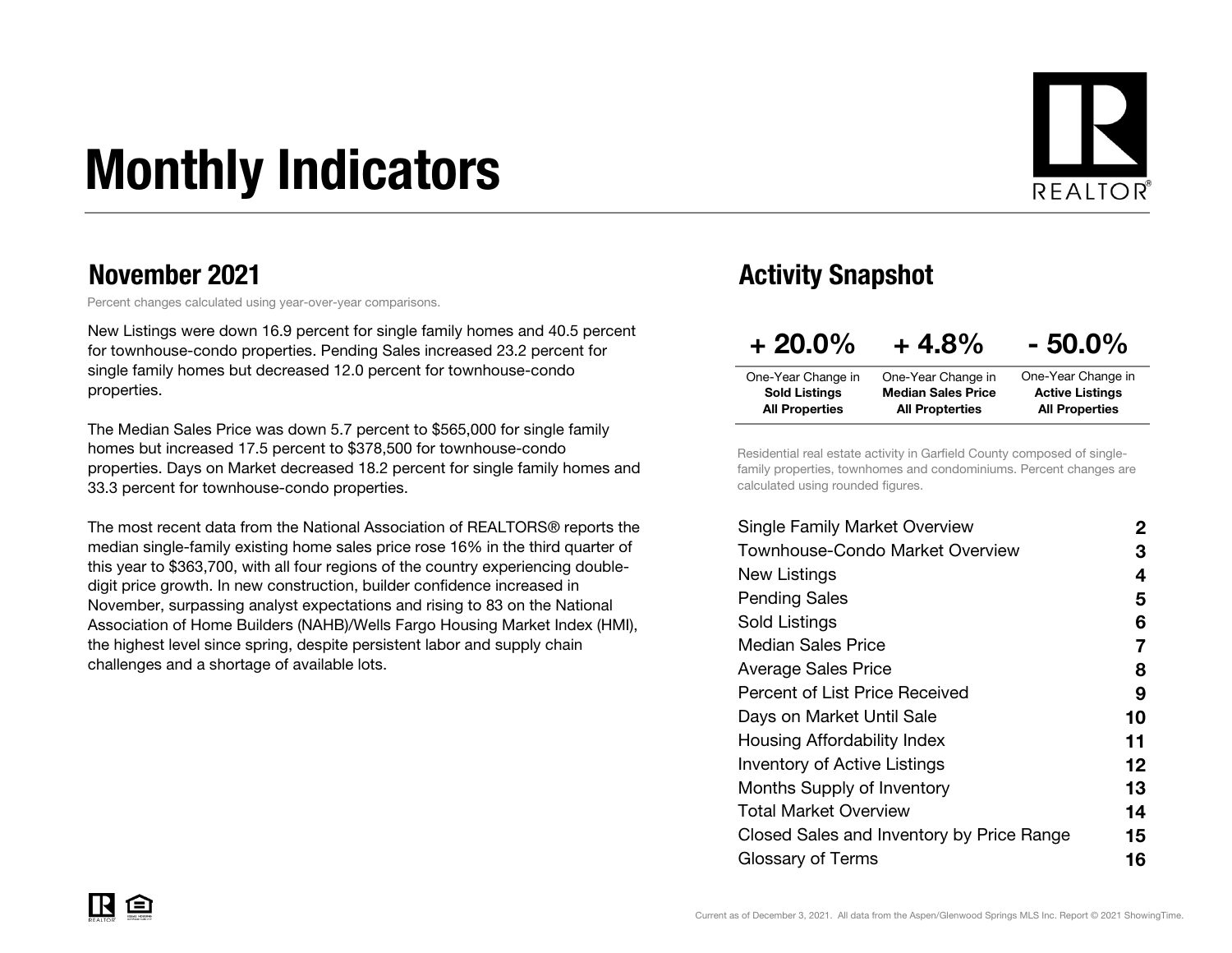### Single Family Market Overview

Key metrics by report month and for year-to-date (YTD) starting from the first of the year.



| <b>Key Metrics</b>                 | <b>Historical Sparkbars</b>                                | 11-2020   | 11-2021   | Percent Change | <b>YTD 2020 YTD 2021</b> |           | Percent Change |
|------------------------------------|------------------------------------------------------------|-----------|-----------|----------------|--------------------------|-----------|----------------|
| <b>New Listings</b>                | 12-2019<br>12-2020<br>4-2020<br>8-2020<br>4-2021<br>8-2021 | 71        | 59        | $-16.9%$       | 1,053                    | 1,035     | $-1.7%$        |
| <b>Pending Sales</b>               | 12-2019<br>4-2020<br>12-2020<br>8-2020<br>4-2021<br>8-2021 | 56        | 69        | $+23.2%$       | 924                      | 931       | $+0.8%$        |
| <b>Sold Listings</b>               | 12-2019<br>4-2020<br>12-2020<br>4-2021<br>8-2020<br>8-202  | 75        | 93        | $+24.0%$       | 868                      | 898       | $+3.5%$        |
| <b>Median Sales Price</b>          | 12-2019<br>4-2020<br>8-2020<br>12-2020<br>4-2021           | \$599,000 | \$565,000 | $-5.7%$        | \$515,000                | \$585,000 | $+13.6%$       |
| <b>Avg. Sales Price</b>            | 12-2019<br>4-2020<br>8-2020<br>12-2020<br>4-2021<br>8-2021 | \$719,682 | \$691,770 | $-3.9%$        | \$659,145                | \$752,972 | $+14.2%$       |
| <b>Pct. of List Price Received</b> | 12-2020<br>12-2019<br>4-2020<br>8-2020<br>4-2021           | 98.0%     | 98.1%     | $+0.1%$        | 97.9%                    | 98.9%     | $+1.0%$        |
| <b>Days on Market</b>              | 12-2019<br>4-2021<br>8-2021<br>4-2020<br>8-2020<br>12-2020 | 55        | 45        | $-18.2%$       | 71                       | 41        | $-42.3%$       |
| <b>Affordability Index</b>         | 12-2020<br>8-2021<br>12-2019<br>4-2020<br>8-2020<br>4-2021 | 67        | 70        | $+4.5%$        | 78                       | 68        | $-12.8%$       |
| <b>Active Listings</b>             | 12-2019<br>12-2020<br>4-2021<br>4-2020<br>8-2020<br>8-2021 | 202       | 114       | $-43.6%$       |                          |           |                |
| <b>Months Supply</b>               | 12-2019<br>4-2020<br>8-2020<br>12-2020<br>4-2021<br>8-2021 | 2.6       | $1.4$     | $-46.2%$       |                          |           |                |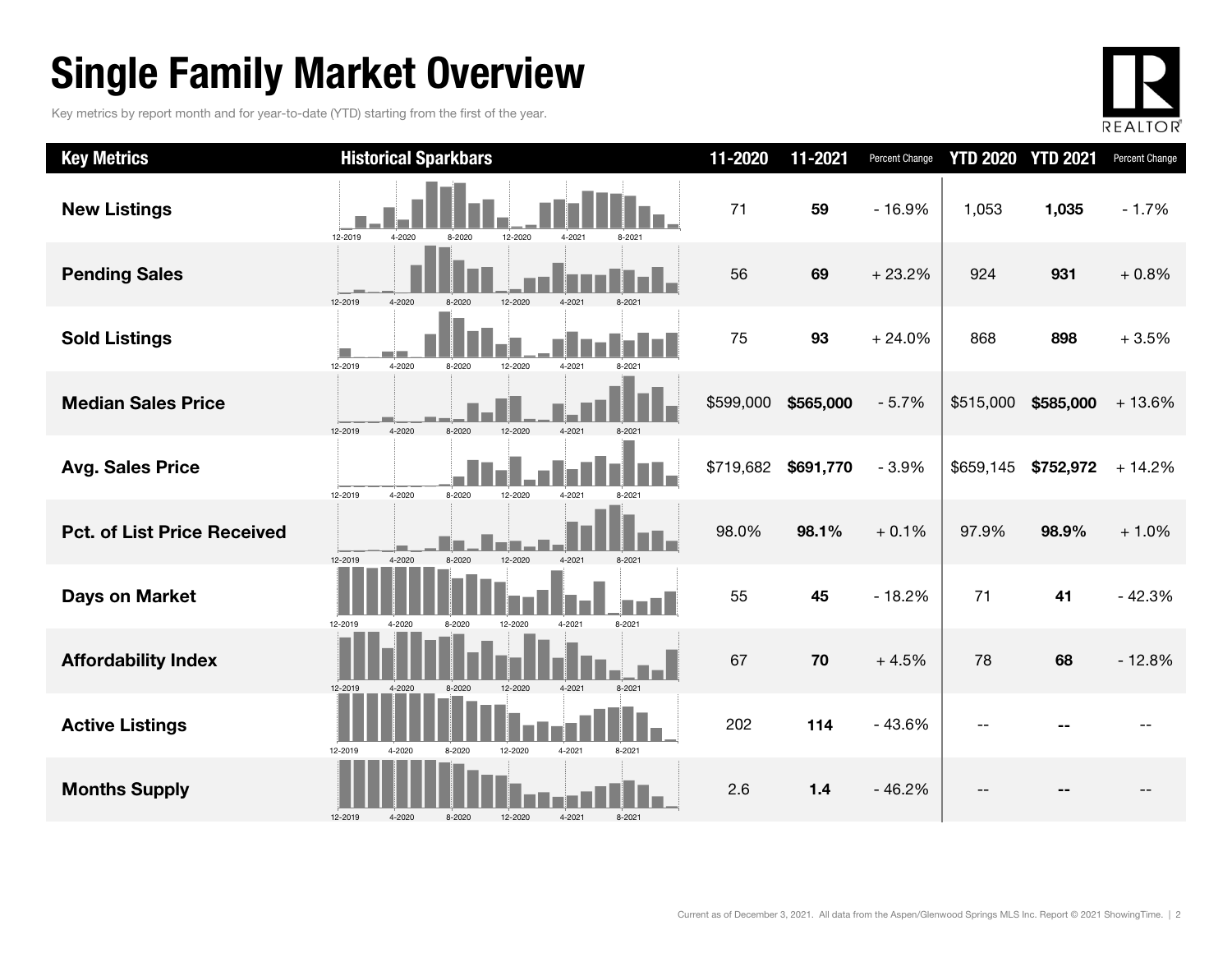### Townhouse-Condo Market Overview

Key metrics by report month and for year-to-date (YTD) starting from the first of the year.



| <b>Key Metrics</b>                 | <b>Historical Sparkbars</b>                                   | 11-2020   | 11-2021   | Percent Change | <b>YTD 2020</b> | <b>YTD 2021</b> | Percent Change |
|------------------------------------|---------------------------------------------------------------|-----------|-----------|----------------|-----------------|-----------------|----------------|
| <b>New Listings</b>                | 12-2019<br>4-2020<br>12-2020<br>4-2021<br>8-2020              | 42        | 25        | $-40.5%$       | 396             | 345             | $-12.9%$       |
| <b>Pending Sales</b>               | 12-2019<br>4-2020<br>12-2020                                  | 25        | 22        | $-12.0%$       | 336             | 360             | $+7.1%$        |
| <b>Sold Listings</b>               | 12-2019<br>4-2020<br>8-2020<br>12-2020<br>4-2021              | 24        | 26        | $+8.3%$        | 305             | 352             | $+15.4%$       |
| <b>Median Sales Price</b>          | 12-2019<br>12-2020<br>4-2020<br>8-2020<br>4-2021              | \$322,000 | \$378,500 | $+17.5%$       | \$317,500       | \$365,500       | $+15.1%$       |
| <b>Avg. Sales Price</b>            | 4-2020<br>8-2020<br>12-2019<br>12-2020<br>4-2021<br>8-2021    | \$340,840 | \$365,967 | $+7.4%$        | \$375,628       | \$426,374       | $+13.5%$       |
| <b>Pct. of List Price Received</b> | 12-2019<br>4-2020<br>8-2020<br>12-2020<br>4-2021              | 98.3%     | 100.3%    | $+2.0%$        | 98.7%           | 100.2%          | $+1.5%$        |
| <b>Days on Market</b>              | 12-2019<br>12-2020<br>4-2021<br>8-2021<br>4-2020<br>8-2020    | 51        | 34        | $-33.3%$       | 66              | 36              | $-45.5%$       |
| <b>Affordability Index</b>         | 4-2021<br>12-2020<br>8-2021<br>12-2019<br>8-2020<br>$4 - 202$ | 125       | 105       | $-16.0%$       | 127             | 109             | $-14.2%$       |
| <b>Active Listings</b>             | 4-2021<br>12-2019<br>8-2021<br>12-2020<br>4-2020<br>8-2020    | 91        | 24        | $-73.6%$       |                 |                 |                |
| <b>Months Supply</b>               | 4-2021<br>8-2021<br>12-2019<br>4-2020<br>8-2020<br>12-2020    | 3.3       | 0.8       | $-75.8%$       |                 |                 |                |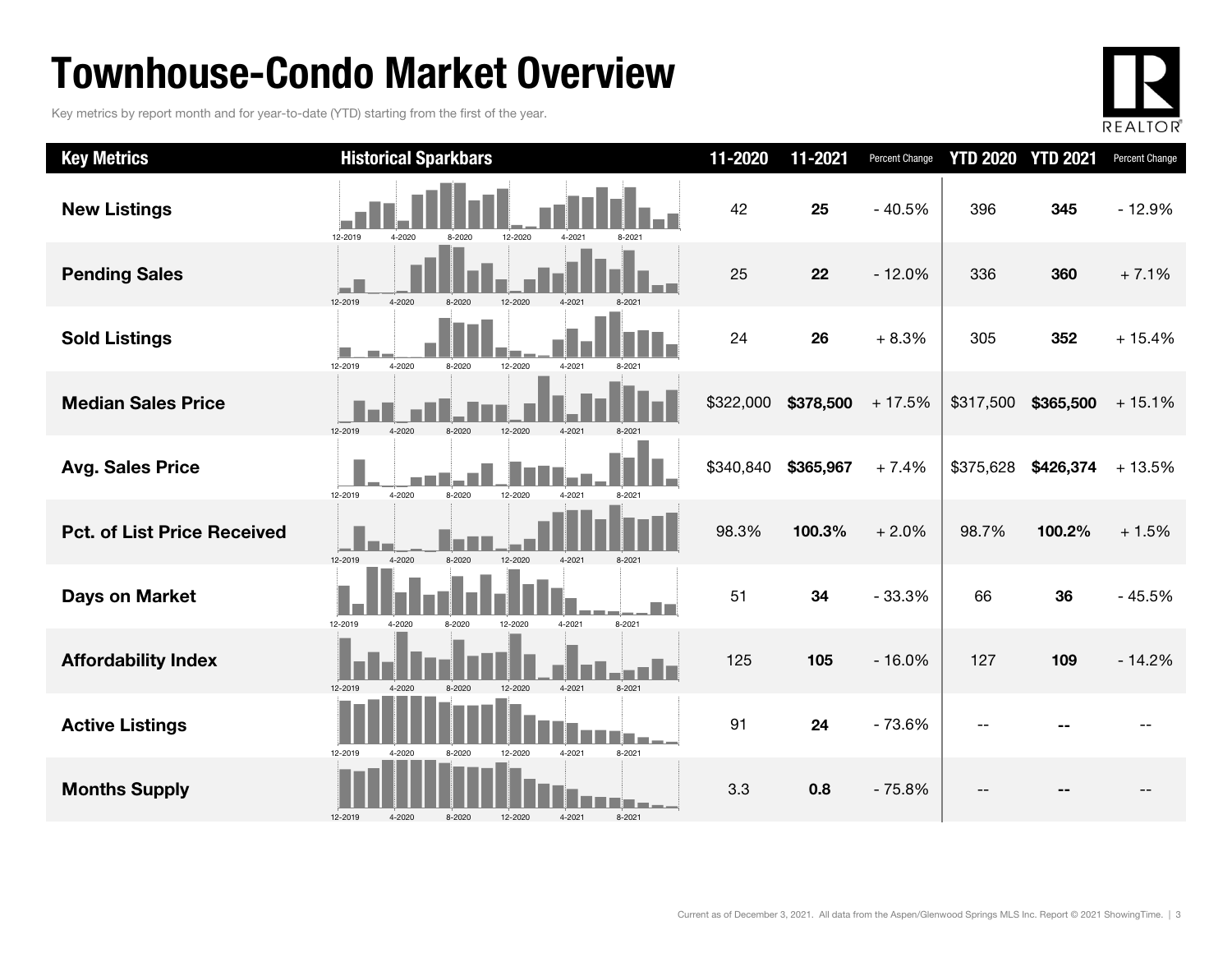### New Listings







Year to Date

| <b>New Listings</b> | Single<br>Family | <b>Percent Change</b><br>from Previous<br>Year | Townhouse-<br>Condo | <b>Percent Change</b><br>from Previous<br>Year |
|---------------------|------------------|------------------------------------------------|---------------------|------------------------------------------------|
| Dec-2020            | 55               | $+14.6%$                                       | 17                  | $-15.0\%$                                      |
| Jan-2021.           | 58               | $-20.5%$                                       | 16                  | $-38.5%$                                       |
| Feb-2021            | 97               | $+61.7%$                                       | 29                  | $-12.1%$                                       |
| Mar-2021            | 103              | $+15.7%$                                       | 31                  | $-3.1\%$                                       |
| Apr-2021            | 96               | $+43.3%$                                       | 37                  | $+85.0%$                                       |
| May-2021            | 118              | $+14.6%$                                       | 36                  | $-5.3\%$                                       |
| Jun-2021            | 115              | $-14.2%$                                       | 43                  | $+4.9%$                                        |
| Jul-2021            | 113              | $-9.6%$                                        | 35                  | $-23.9%$                                       |
| Aug-2021            | 109              | $-17.4%$                                       | 43                  | -6.5%                                          |
| Sep-2021            | 91               | $-5.2%$                                        | 29                  | $-14.7\%$                                      |
| Oct-2021            | 76               | $-26.2\%$                                      | 21                  | $-44.7%$                                       |
| Nov-2021            | 59               | -16.9%                                         | 25                  | -40.5%                                         |

#### Historical New Listings by Month

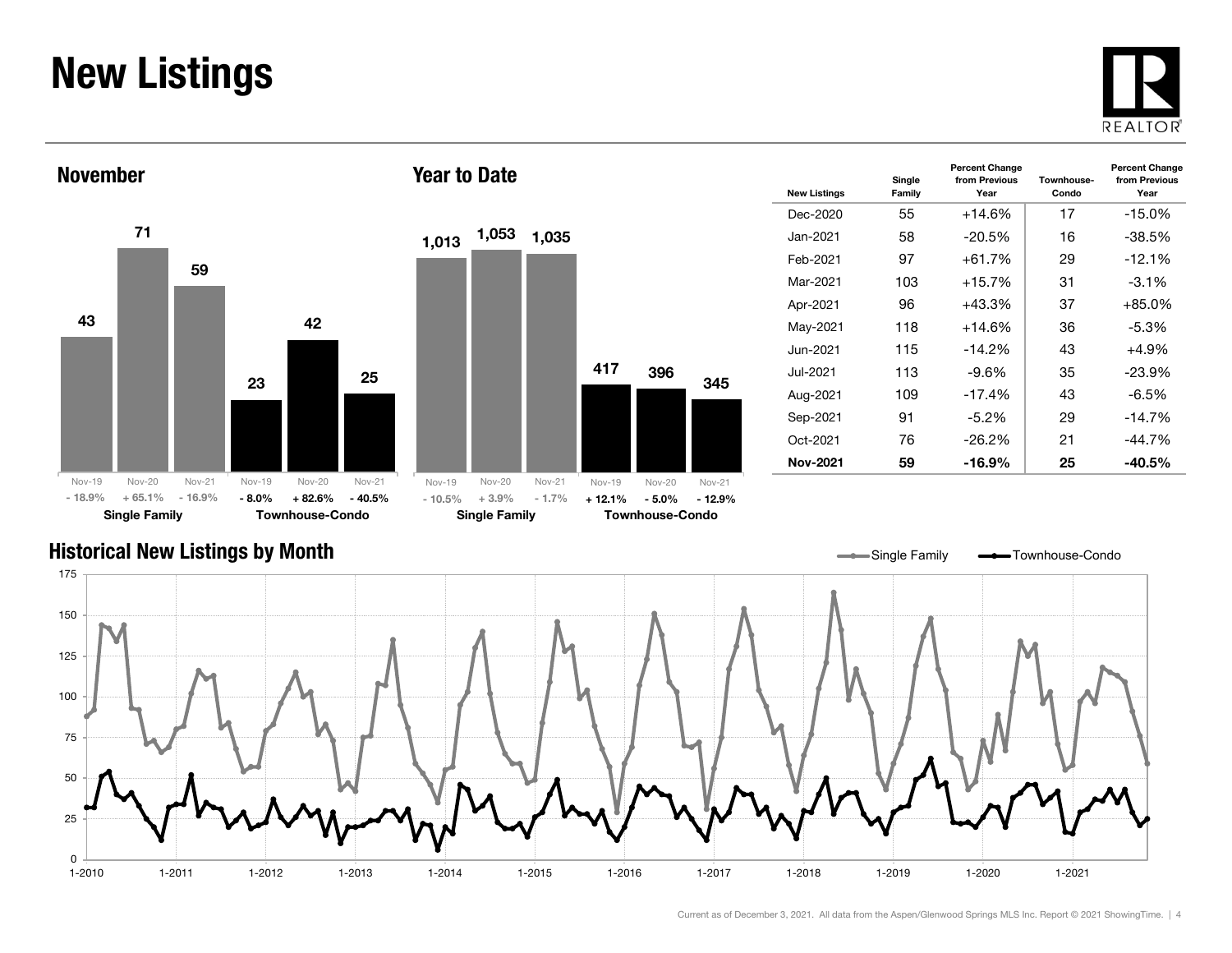### Pending Sales







| <b>Pending Sales</b> | Single<br>Family | <b>Percent Change</b><br>from Previous<br>Year | Townhouse-<br>Condo | <b>Percent Change</b><br>from Previous<br>Year |
|----------------------|------------------|------------------------------------------------|---------------------|------------------------------------------------|
| Dec-2020             | 59               | $+20.4%$                                       | 17                  | $-10.5\%$                                      |
| Jan-2021.            | 77               | $+32.8%$                                       | 25                  | $0.0\%$                                        |
| Feb-2021             | 79               | $+46.3%$                                       | 33                  | $+120.0\%$                                     |
| Mar-2021             | 102              | $+82.1%$                                       | 29                  | $+93.3%$                                       |
| Apr-2021             | 83               | $+59.6%$                                       | 37                  | $+117.6%$                                      |
| May-2021             | 83               | $-15.3%$                                       | 46                  | $+31.4%$                                       |
| Jun-2021.            | 82               | $-36.9%$                                       | 39                  | $-2.5\%$                                       |
| Jul-2021             | 92               | $-27.6%$                                       | 32                  | $-36.0%$                                       |
| Aug-2021             | 90               | $-15.1\%$                                      | 45                  | -4.3%                                          |
| Sep-2021             | 79               | $-14.1%$                                       | 31                  | $0.0\%$                                        |
| Oct-2021             | 95               | $0.0\%$                                        | 21                  | $-41.7%$                                       |
| Nov-2021             | 69               | $+23.2\%$                                      | 22                  | -12.0%                                         |

Single Family **-** Townhouse-Condo

#### Historical Pending Sales by Month

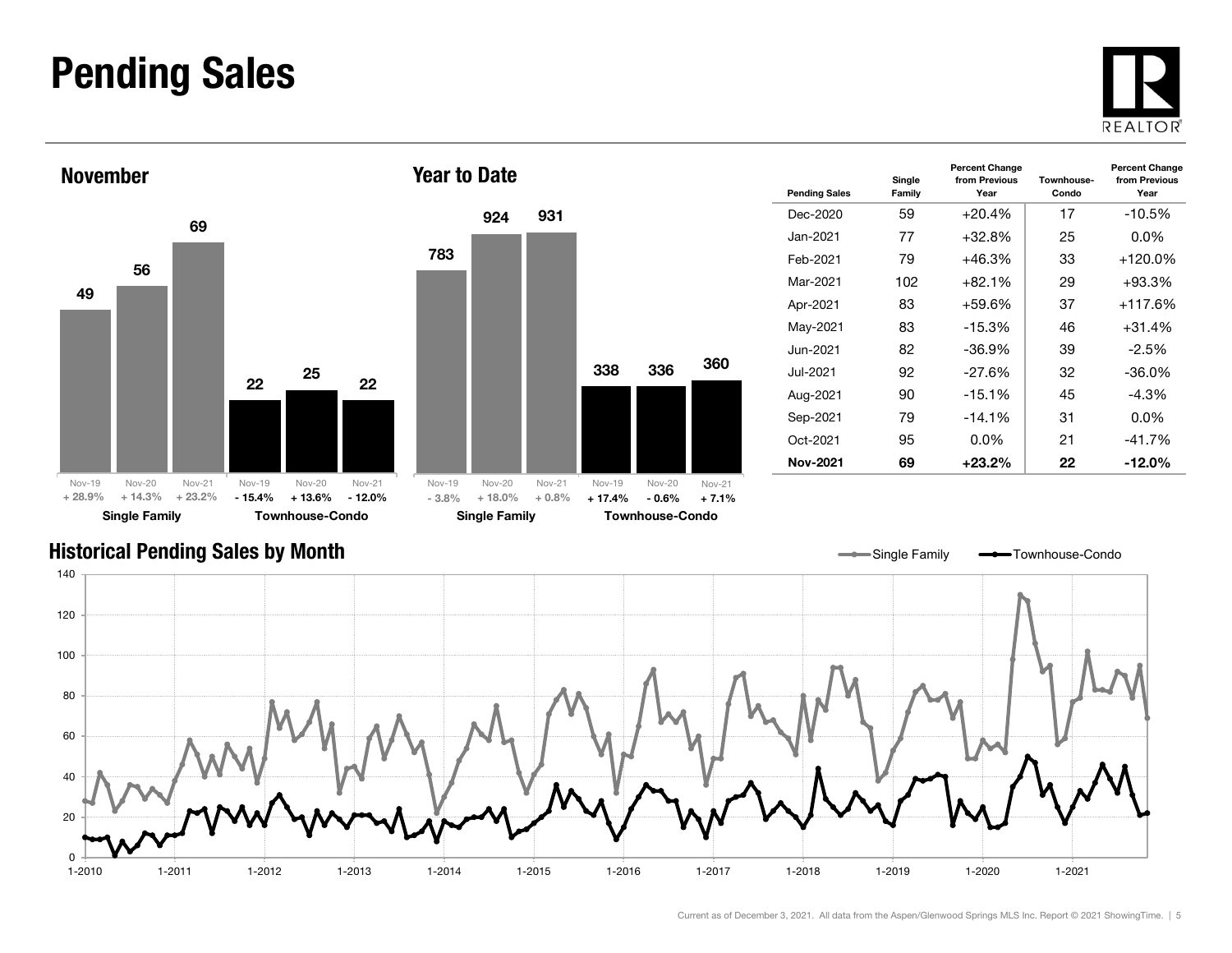### Sold Listings





| <b>Sold Listings</b> | Single<br>Family | <b>Percent Change</b><br>from Previous<br>Year | Townhouse-<br>Condo | <b>Percent Change</b><br>from Previous<br>Year |
|----------------------|------------------|------------------------------------------------|---------------------|------------------------------------------------|
| Dec-2020             | 85               | $+25.0%$                                       | 22                  | -8.3%                                          |
| Jan-2021             | 57               | $+46.2%$                                       | 20                  | $+25.0%$                                       |
| Feb-2021             | 60               | $+33.3\%$                                      | 19                  | -13.6%                                         |
| Mar-2021             | 83               | $+31.7%$                                       | 29                  | $+45.0\%$                                      |
| Apr-2021             | 95               | $+48.4%$                                       | 36                  | $+157.1%$                                      |
| May-2021             | 83               | $+66.0\%$                                      | 28                  | +55.6%                                         |
| Jun-2021.            | 78               | $-14.3%$                                       | 44                  | $+63.0%$                                       |
| Jul-2021.            | 92               | $-27.6%$                                       | 47                  | $+9.3%$                                        |
| Aug-2021             | 81               | $-30.8\%$                                      | 34                  | $-15.0%$                                       |
| Sep-2021             | 93               | $-3.1%$                                        | 35                  | $-10.3%$                                       |
| Oct-2021             | 83               | $-17.8%$                                       | 34                  | $-19.0\%$                                      |
| <b>Nov-2021</b>      | 93               | +24.0%                                         | 26                  | $+8.3\%$                                       |

#### Historical Sold Listings by Month



Current as of December 3, 2021. All data from the Aspen/Glenwood Springs MLS Inc. Report © 2021 ShowingTime. | 6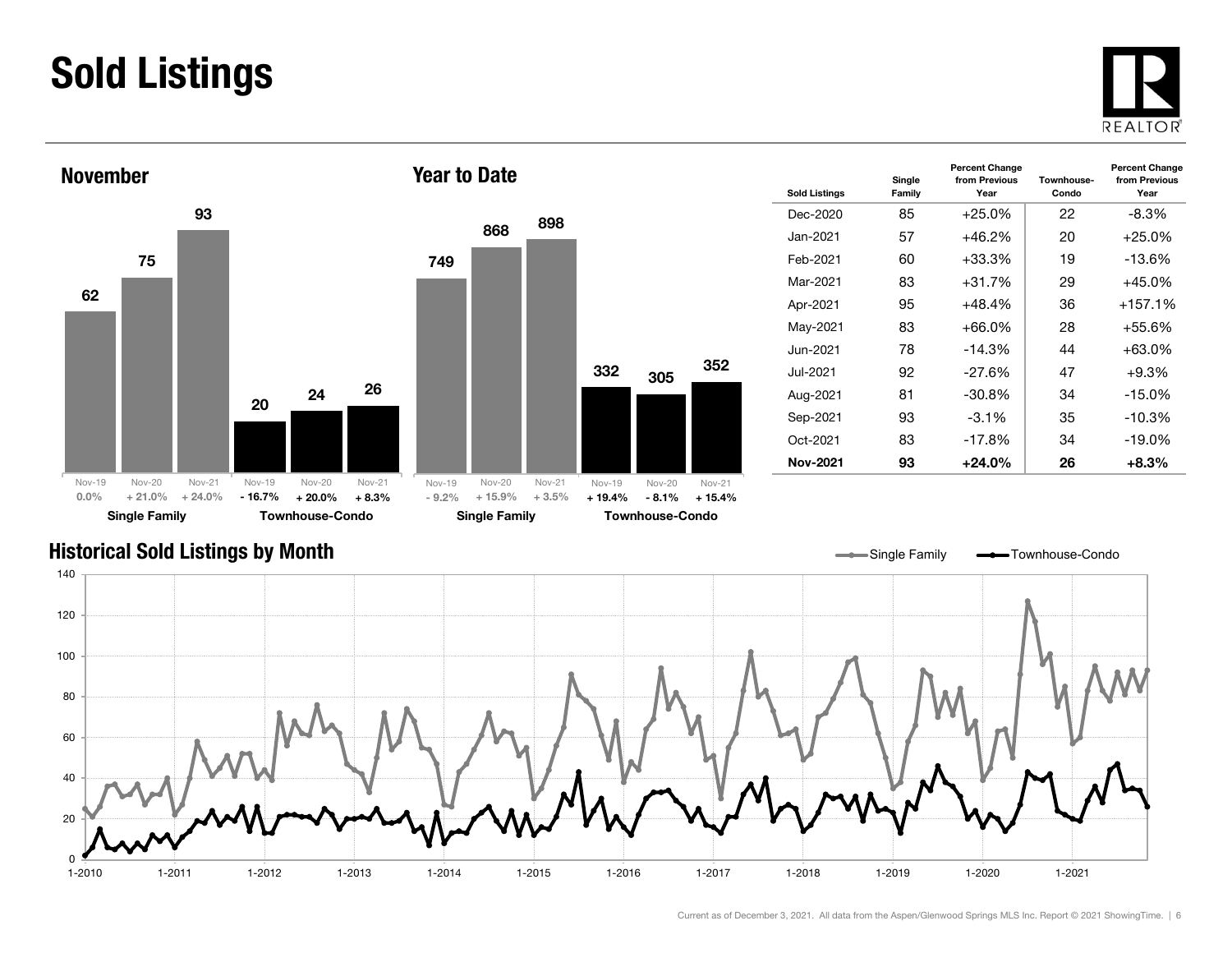### Median Sales Price





| <b>Median Sales</b><br>Price | Single<br>Family | <b>Percent Change</b><br>from Previous<br>Year | Townhouse-<br>Condo | <b>Percent Change</b><br>from Previous<br>Year |
|------------------------------|------------------|------------------------------------------------|---------------------|------------------------------------------------|
| Dec-2020                     | \$610,000        | $+27.7%$                                       | \$266,000           | $+5.6%$                                        |
| Jan-2021.                    | \$506,300        | $+29.9%$                                       | \$326,700           | $-3.2\%$                                       |
| Feb-2021                     | \$502,500        | $+11.7%$                                       | \$430,000           | $+41.7%$                                       |
| Mar-2021                     | \$575,000        | $+11.7%$                                       | \$357,000           | $+7.9\%$                                       |
| Apr-2021                     | \$525,000        | $+21.0%$                                       | \$287,000           | $+18.8%$                                       |
| May-2021                     | \$579,000        | $+33.1\%$                                      | \$364,000           | $+19.5%$                                       |
| Jun-2021                     | \$592,500        | $+14.8%$                                       | \$345,000           | $+3.9\%$                                       |
| Jul-2021.                    | \$655,020        | $+28.4%$                                       | \$410,000           | $+18.8%$                                       |
| Aug-2021                     | \$700,000        | +38.6%                                         | \$394,250           | $+42.1%$                                       |
| Sep-2021                     | \$622,500        | $+7.8\%$                                       | \$375,000           | $+12.6\%$                                      |
| Oct-2021                     | \$650,000        | $+21.5%$                                       | \$335,000           | $+3.5\%$                                       |
| Nov-2021                     | \$565,000        | -5.7%                                          | \$378,500           | $+17.5%$                                       |

Single Family **-** Townhouse-Condo

#### Historical Median Sales Price by Month

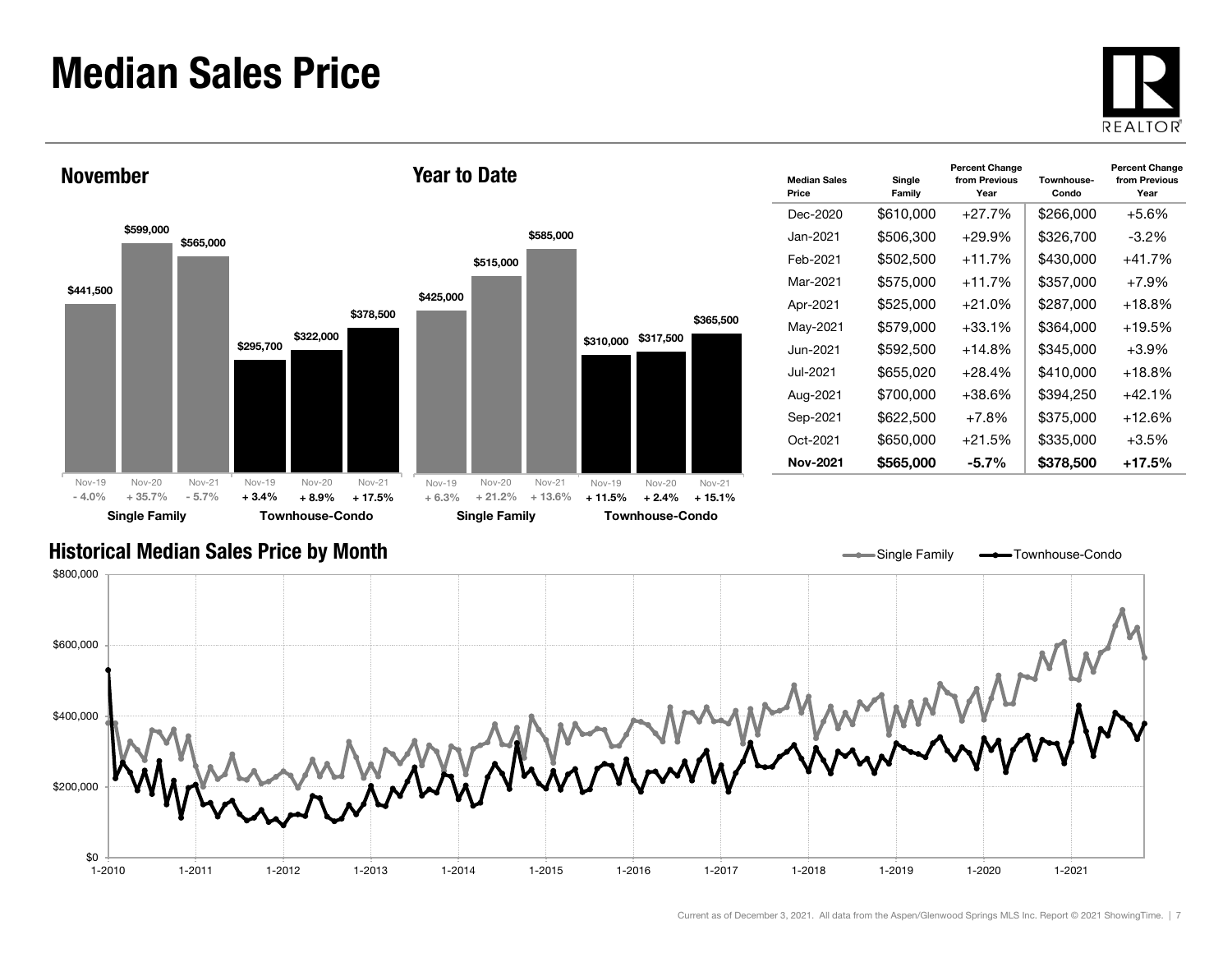### Average Sales Price



![](_page_7_Figure_2.jpeg)

| Avg. Sales Price | Single<br>Family | <b>Percent Change</b><br>from Previous<br>Year | Townhouse-<br>Condo | <b>Percent Change</b><br>from Previous<br>Year |
|------------------|------------------|------------------------------------------------|---------------------|------------------------------------------------|
| Dec-2020         | \$788,976        | $+30.3%$                                       | \$441,714           | $+32.3%$                                       |
| Jan-2021.        | \$670,389        | $+36.9%$                                       | \$415,370           | $-7.9\%$                                       |
| Feb-2021         | \$718,539        | $+19.2%$                                       | \$423,622           | $+21.1%$                                       |
| Mar-2021         | \$768,580        | +34.1%                                         | \$416.943           | $+29.7%$                                       |
| Apr-2021         | \$724.281        | $+25.5%$                                       | \$370.046           | $+46.3%$                                       |
| May-2021         | \$761,356        | +38.1%                                         | \$387,611           | $+4.3%$                                        |
| Jun-2021         | \$790,358        | $+24.4\%$                                      | \$352,827           | $-7.0\%$                                       |
| Jul-2021.        | \$752,474        | $+16.1%$                                       | \$480,182           | $+22.5%$                                       |
| Aug-2021         | \$870,240        | +26.6%                                         | \$459,606           | $+29.2%$                                       |
| Sep-2021         | \$754.554        | $-2.2\%$                                       | \$536,190           | $+37.1%$                                       |
| Oct-2021         | \$761.205        | $+0.2\%$                                       | \$454.707           | $+4.8%$                                        |
| Nov-2021         | \$691,770        | -3.9%                                          | \$365,967           | $+7.4%$                                        |

#### Historical Average Sales Price by Month

![](_page_7_Figure_5.jpeg)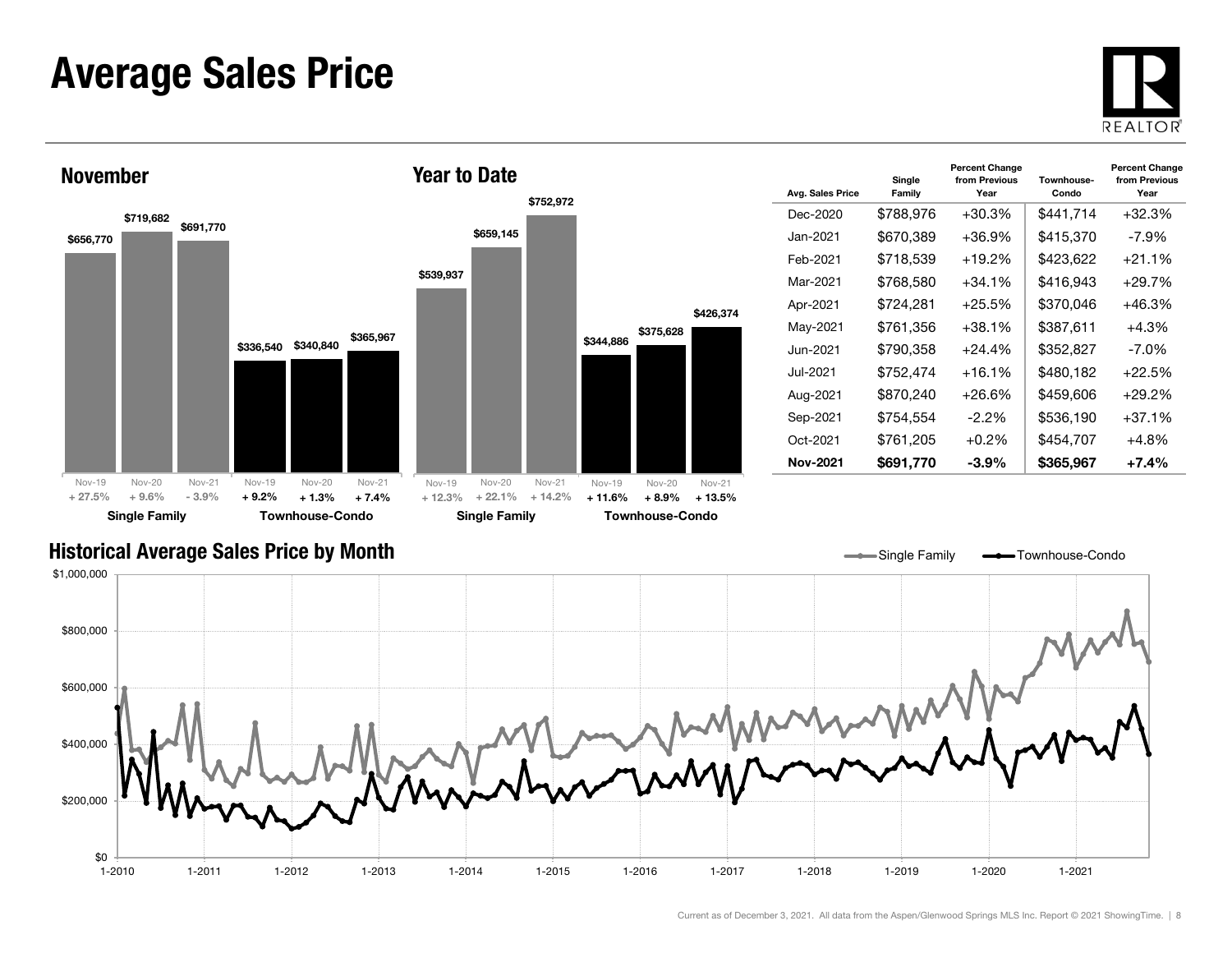### Percent of List Price Received

80.0%

85.0%

90.0%

![](_page_8_Picture_1.jpeg)

![](_page_8_Figure_2.jpeg)

1-2010 1-2011 1-2012 1-2013 1-2014 1-2015 1-2016 1-2017 1-2018 1-2019 1-2020 1-2021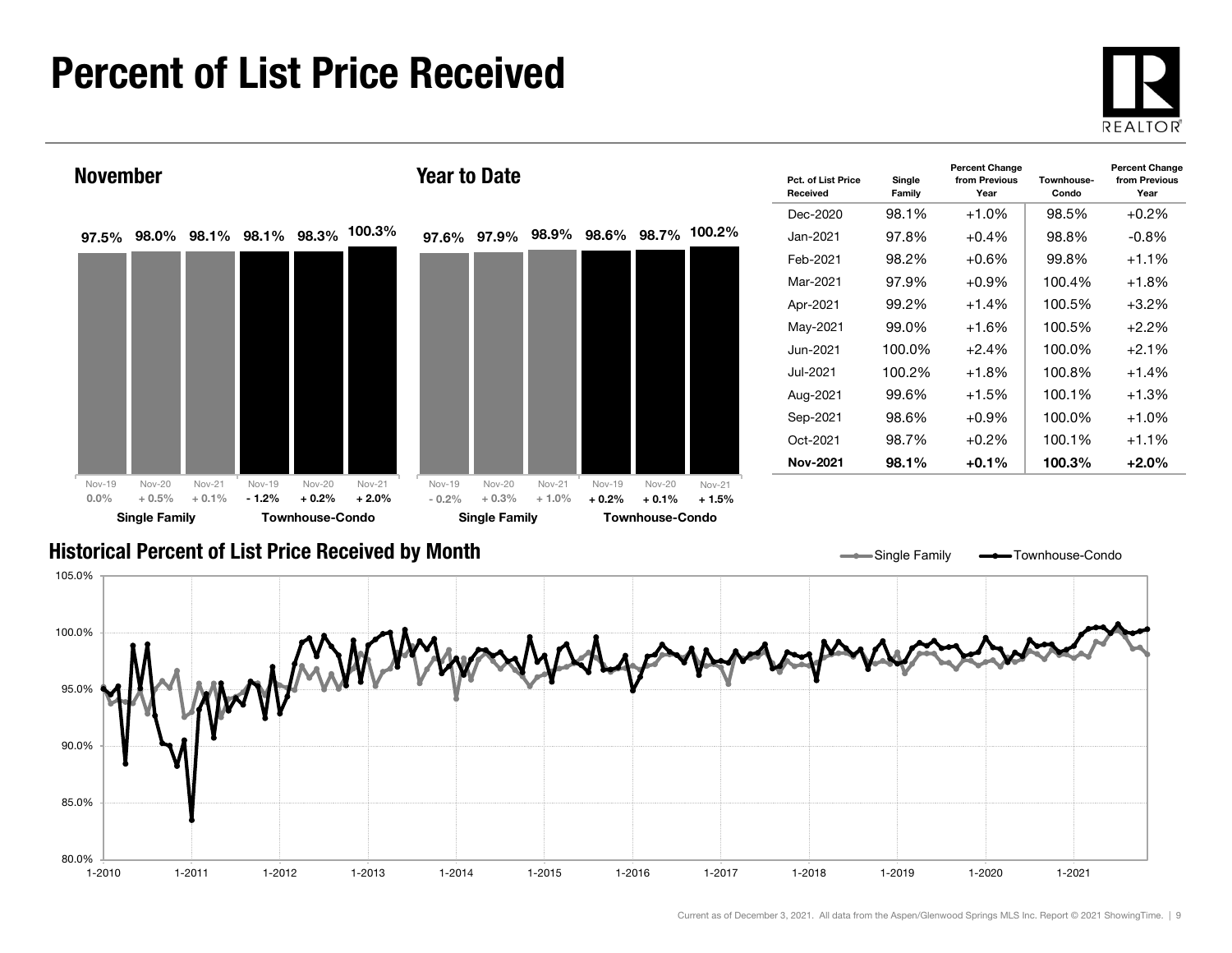### Days on Market Until Sale

![](_page_9_Picture_1.jpeg)

![](_page_9_Figure_2.jpeg)

#### Historical Days on Market Until Sale by Month

![](_page_9_Figure_4.jpeg)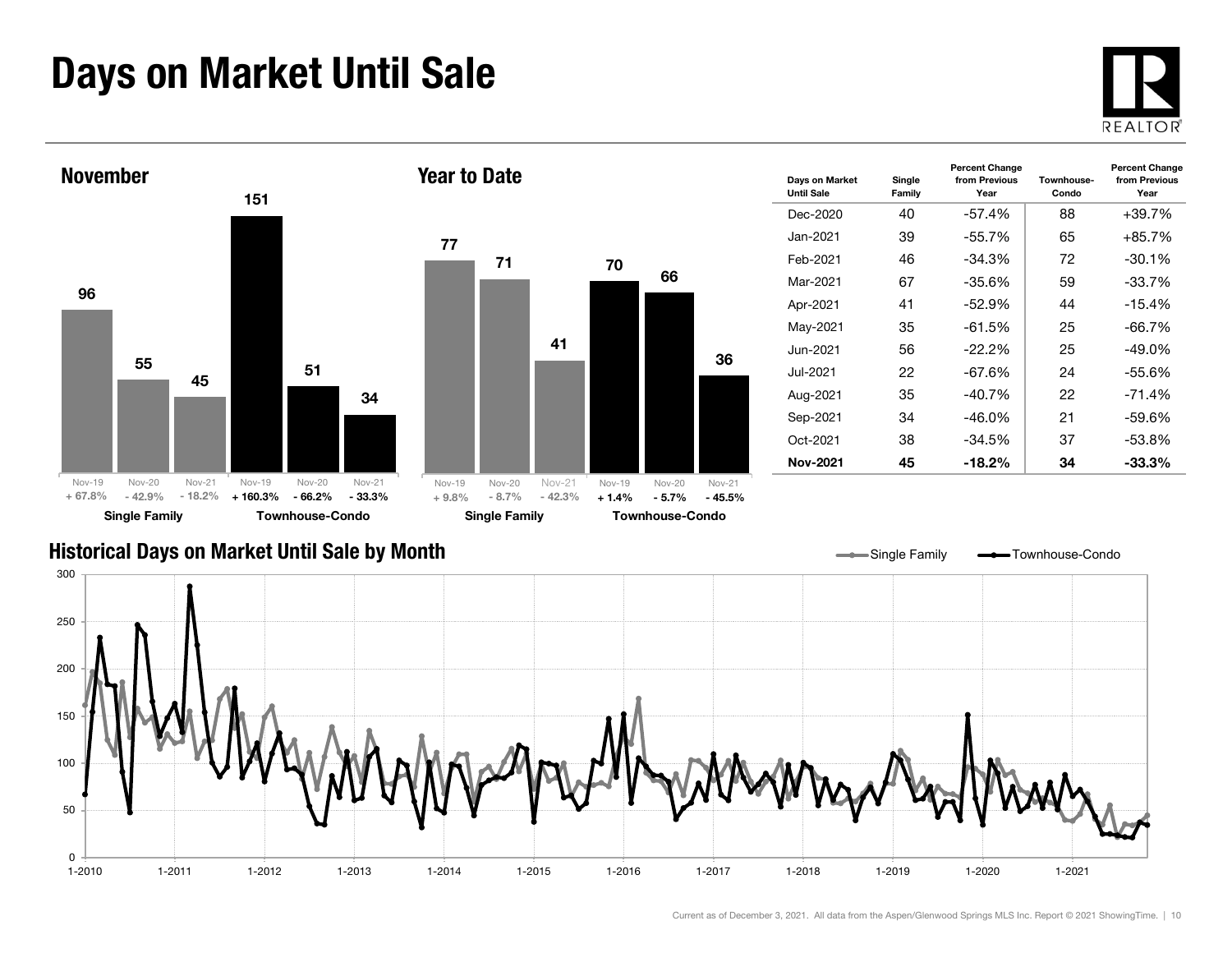## Housing Affordability Index

![](_page_10_Picture_1.jpeg)

![](_page_10_Figure_2.jpeg)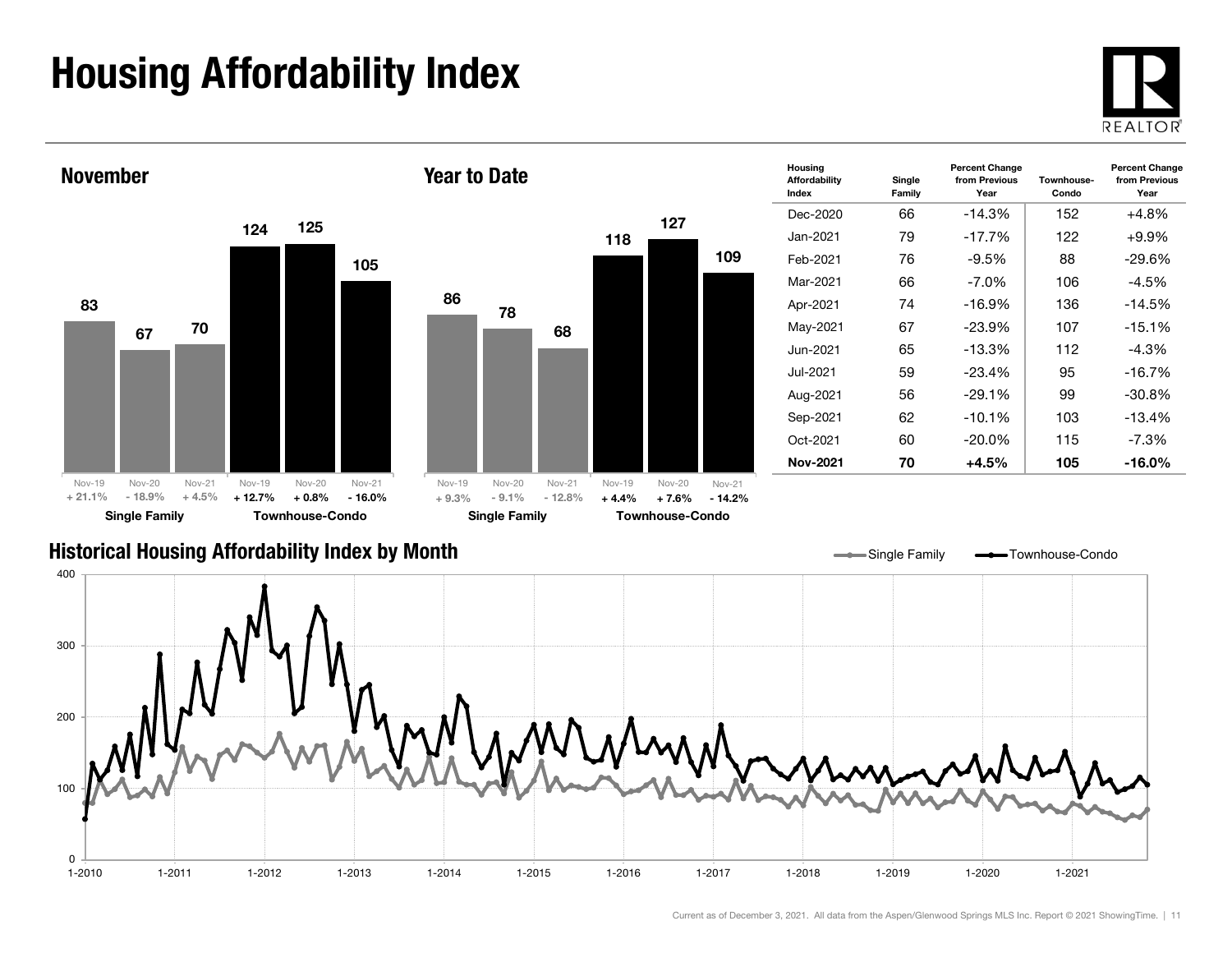### Inventory of Active Listings

![](_page_11_Picture_1.jpeg)

![](_page_11_Figure_2.jpeg)

#### Historical Inventory of Active Listings by Month

![](_page_11_Figure_4.jpeg)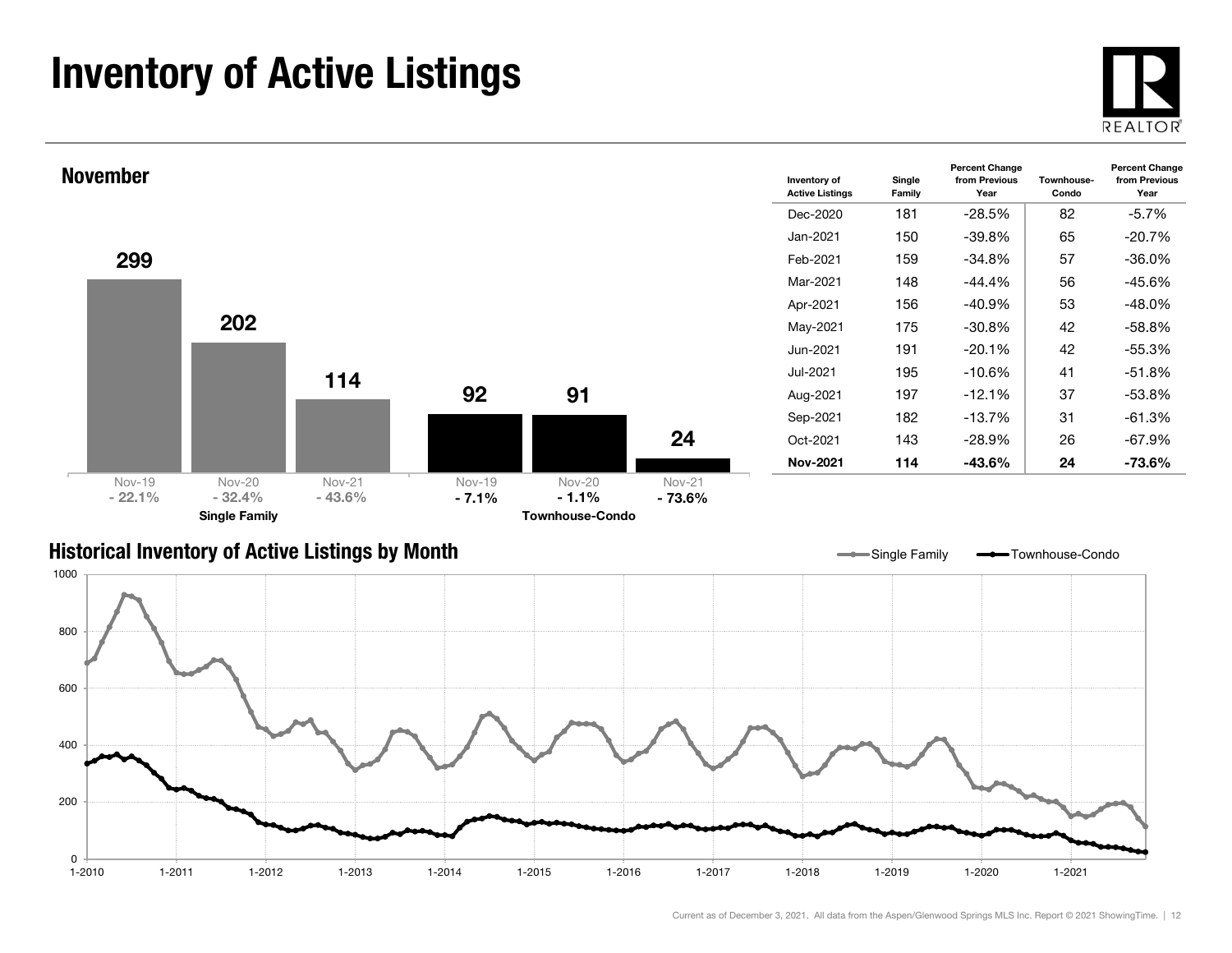### Months Supply of Inventory

![](_page_12_Picture_1.jpeg)

![](_page_12_Figure_2.jpeg)

![](_page_12_Figure_3.jpeg)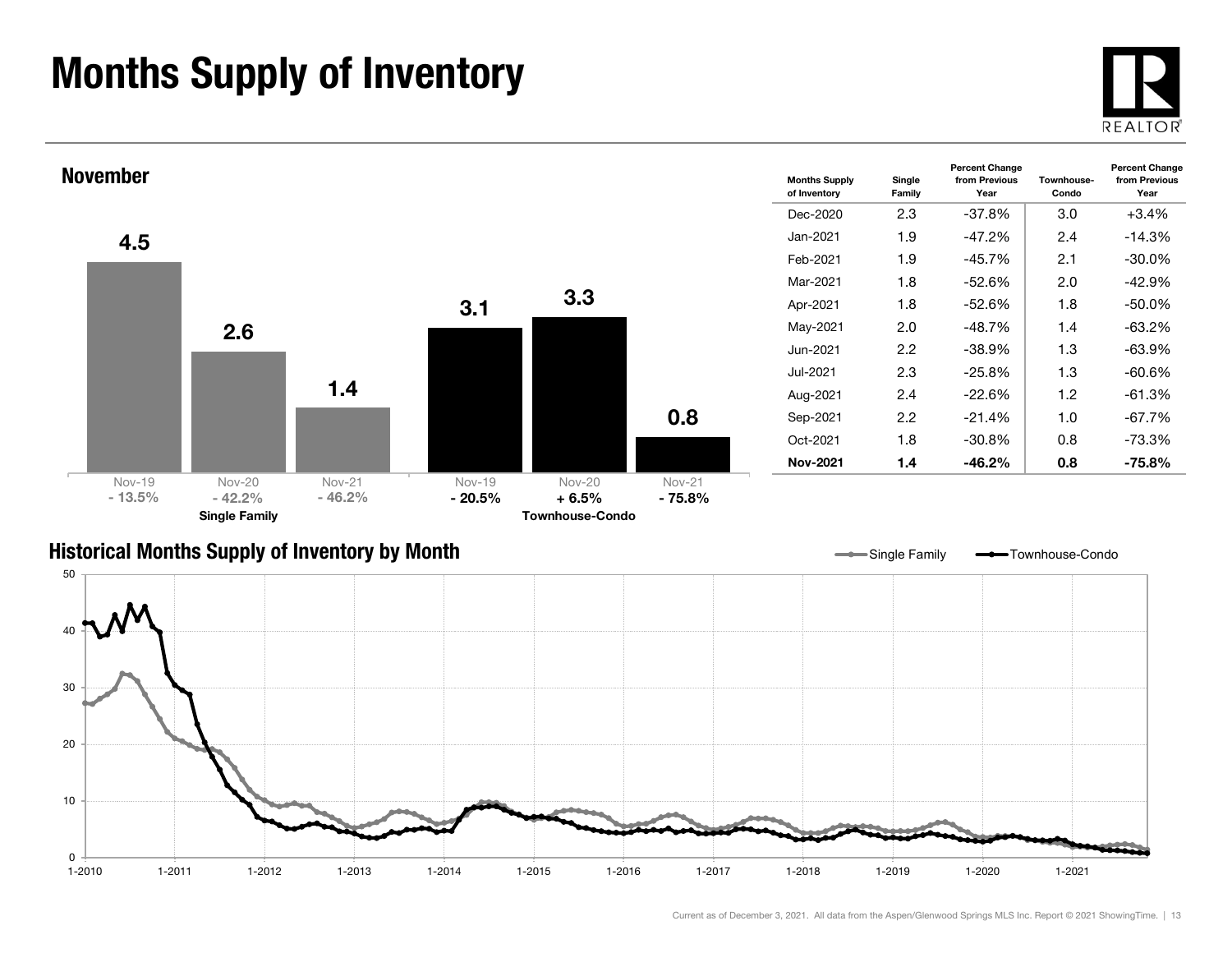### Total Market Overview

Key metrics by report Month and for year-to-date (YTD) starting from the first of the year.

![](_page_13_Picture_2.jpeg)

| <b>Key Metrics</b>                 | <b>Historical Sparkbars</b>                                                     | 11-2020   | 11-2021   | Percent Change | <b>YTD 2020</b> | <b>YTD 2021</b> | Percent Change |
|------------------------------------|---------------------------------------------------------------------------------|-----------|-----------|----------------|-----------------|-----------------|----------------|
| <b>New Listings</b>                | 12-2019<br>4-2020<br>12-2020<br>8-2020<br>4-2021<br>8-2021                      | 117       | 84        | $-28.2%$       | 1,490           | 1,458           | $-2.1%$        |
| <b>Pending Sales</b>               | 12-2019<br>4-2020<br>12-2020<br>8-2020<br>4-2021                                | 85        | 97        | $+14.1%$       | 1,295           | 1,354           | $+4.6%$        |
| <b>Sold Listings</b>               | 4-2020<br>12-2019<br>12-2020<br>8-2020<br>4-2021<br>8-2021                      | 105       | 126       | $+20.0%$       | 1,203           | 1,309           | $+8.8%$        |
| <b>Median Sales Price</b>          | 4-2020<br>8-2020<br>12-2019<br>12-2020<br>4-2021<br>8-2021                      | \$465,000 | \$487,450 | $+4.8%$        | \$440,000       | \$495,000       | $+12.5%$       |
| <b>Avg. Sales Price</b>            | 12-2019<br>4-2020<br>8-2020<br>12-2020<br>4-2021<br>8-2021                      | \$684,698 | \$640,419 | $-6.5%$        | \$593,443       | \$676,684       | $+14.0%$       |
| <b>Pct. of List Price Received</b> | 8-2020<br>12-2020<br>4-2021                                                     | 97.6%     | 98.5%     | $+0.9%$        | 98.0%           | 99.1%           | $+1.1%$        |
| <b>Days on Market</b>              | 12-2019<br>4-2020<br>12-2019<br>4-2021<br>4-2020<br>8-2020<br>12-2020<br>8-2021 | 60        | 43        | $-28.3%$       | 70              | 42              | $-40.0%$       |
| <b>Affordability Index</b>         | 12-2019<br>12-2020<br>4-2021<br>8-2021<br>$4 - 202$<br>8-2020                   | 87        | 82        | $-5.7%$        | 92              | 80              | $-13.0%$       |
| <b>Active Listings</b>             | 12-2019<br>8-2020<br>12-2020<br>4-2021<br>8-2021<br>4-2020                      | 312       | 156       | $-50.0%$       |                 |                 |                |
| <b>Months Supply</b>               | 4-2021<br>12-2019<br>4-2020<br>8-2020<br>12-2020<br>8-2021                      | 2.9       | $1.3$     | $-55.2%$       |                 |                 |                |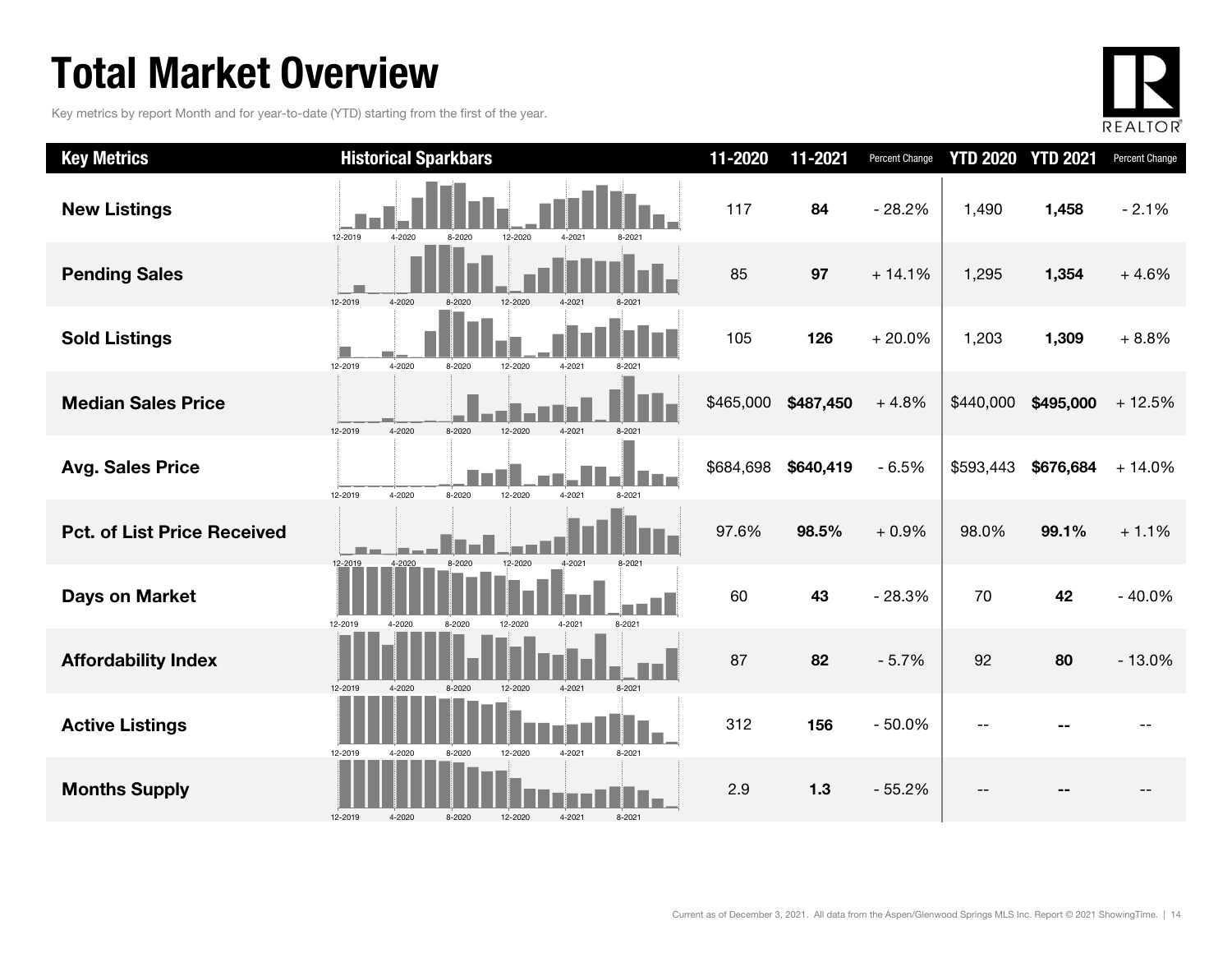![](_page_14_Picture_0.jpeg)

Actual sales that have closed in a given month.

![](_page_14_Picture_2.jpeg)

| By Price Range - All Properties - Rolling 12 Months |                             |     |                              |                                                                       |                                   |                              |                | $11-2020$ 11-2021        |                               |                                   |                                                                            |                                                                                                     |                                       |                     |                                                   |         | <b>By Property Type</b>                                             |                                                                                 | $11-2020$                   | ■ 11-2021                             |                                                                       |  |
|-----------------------------------------------------|-----------------------------|-----|------------------------------|-----------------------------------------------------------------------|-----------------------------------|------------------------------|----------------|--------------------------|-------------------------------|-----------------------------------|----------------------------------------------------------------------------|-----------------------------------------------------------------------------------------------------|---------------------------------------|---------------------|---------------------------------------------------|---------|---------------------------------------------------------------------|---------------------------------------------------------------------------------|-----------------------------|---------------------------------------|-----------------------------------------------------------------------|--|
| 321<br>267                                          | 581                         | 597 | 359<br>244                   | 91                                                                    | 93                                | 34                           | 57             |                          | 25                            | 17                                | 18                                                                         |                                                                                                     |                                       | 2                   |                                                   | 936     | 983                                                                 | 329                                                                             | 374                         | 1,297                                 | 1,421                                                                 |  |
| $-16.8%$<br>$<$ \$300K                              | $+2.8%$<br>\$300K to \$599K |     | $+47.1%$<br>\$600K to \$999K | $+2.2%$<br>\$1.0M to \$1.5M                                           |                                   | $+67.6%$<br>\$1.5M to \$2.0M |                |                          | $+316.7%$<br>\$2.0M to \$2.5M |                                   | $+5.9%$<br>\$2.5M to \$5.0M                                                | $0.0\%$<br>\$5.0M to \$10.0M                                                                        | $\overline{\phantom{m}}$<br>$$10.0M+$ |                     |                                                   | $+5.0%$ | Single Family                                                       |                                                                                 | $+13.7%$<br>Townhouse-Condo |                                       | $+9.6%$<br>All Properties                                             |  |
|                                                     |                             |     |                              | <b>Rolling 12 Months</b>                                              |                                   |                              |                |                          |                               |                                   |                                                                            | <b>Compared to Prior Month</b>                                                                      |                                       |                     |                                                   |         |                                                                     |                                                                                 | Year to Date                |                                       |                                                                       |  |
|                                                     |                             |     | Single Family                |                                                                       |                                   | Townhouse-Condo              |                |                          |                               |                                   | Single Family                                                              |                                                                                                     |                                       | Townhouse-Condo     |                                                   |         | Single Family                                                       |                                                                                 |                             | Townhouse-Condo                       |                                                                       |  |
| Du Daise Denne                                      |                             |     | $\frac{1}{2}$                | $\bigcap$ $\bigcup$ $\bigcap$ $\bigcap$ $\bigcap$ $\bigcap$ $\bigcap$ | $\overline{11}$ $\overline{0000}$ |                              | $\sim$ 44 0004 | $\bigcap_{n=1}^{\infty}$ |                               | $\overline{10}$ $\overline{0011}$ | $\overline{A}$ $\overline{A}$ $\overline{A}$ $\overline{A}$ $\overline{A}$ | $\bigcap$ $\bigcup$ $\bigcap$ $\bigcap$ $\bigcap$ $\bigcap$ $\bigcap$ $\bigcap$ $\bigcap$ $\bigcap$ |                                       | $10,0001$ $11,0001$ | $\bigcap$ $\bigcup$ $\bigcup$ $\bigcup$ $\bigcup$ |         | $\overline{11}$ $\overline{0000}$ $\overline{11}$ $\overline{0001}$ | $\bigcap$ $\bigcup$ $\bigcap$ $\bigcap$ $\bigcap$ $\bigcap$ $\bigcap$ $\bigcap$ |                             | $\overline{11000}$ $\overline{11000}$ | $\bigcap$ $\bigcup$ $\bigcap$ $\bigcap$ $\bigcap$ $\bigcap$ $\bigcap$ |  |

| <b>By Price Range</b>      | 11-2020 | $1 - 2021$ | Change   | 1-2020 | $1 - 2021$ | Change   | 10-2021 | 1-2021 | Change     | $10 - 202$ | 1-2021 | Change     | 11-2020 | 1-2021 | Change                   | 1-2020 | 11-2021 | Change $ $ |
|----------------------------|---------|------------|----------|--------|------------|----------|---------|--------|------------|------------|--------|------------|---------|--------|--------------------------|--------|---------|------------|
| \$299,999 and Below        | 151     | 84         | - 44.4%  | 150    | 139        | $-7.3%$  |         |        | ⊦ 75.0%    |            |        | $-27.3%$   |         | 76     | $-46.1%$                 | 136    |         | $-6.6\%$   |
| \$300,000 to \$599.999     | 437     | 416        | $-4.8%$  | 141    | 174        | $+23.4%$ |         | 43     | 30.3%      |            |        | $-5.9%$    | 401     | 382    | $-4.7%$                  | 133    | 168     | $+26.3%$   |
| \$600,000 to \$999.999     | 216     | 308        | + 42.6%  | 26     |            | $+80.8%$ |         | 29     | $-9.4%$    |            |        | $-50.0%$   | 203     | 281    | $+38.4%$                 | 25     |         | $+76.0\%$  |
| \$1,000,000 to \$1,499,999 |         | 84         | $+9.1%$  | 12     |            | $-33.3%$ |         |        | 0.0%       |            |        | $-100.0\%$ |         |        | $+10.0%$                 | 11     |         | - 27.3%    |
| \$1,500,00 to \$1,999,999  | 33      | 50         | $+51.5%$ |        |            | $- -$    |         |        | $+300.0\%$ |            |        | $-100.0\%$ |         | 44     | $+37.5%$                 |        |         |            |
| \$2,000,000 to \$2,499,999 |         | 23         | 283.3%   |        |            | $- -$    |         |        | $-33.3%$   |            |        | --         |         | 23     | - 283.3%                 |        |         |            |
| \$2,500,000 to \$4,999,999 | 14      | 16         | $+14.3%$ |        |            |          |         |        | $-100.0%$  |            |        | --         |         |        | 0.0%                     |        |         |            |
| \$5,000,000 to \$9,999,999 |         |            | 0.0%     |        |            | $- -$    |         |        | $- -$      |            |        | --         |         |        | 0.0%                     |        |         |            |
| \$10,000,000 and Above     |         |            | $- -$    |        |            |          |         |        | $- -$      |            |        |            |         |        | $\overline{\phantom{m}}$ |        |         |            |
| <b>All Price Ranges</b>    | 936     | 983        | $+5.0%$  | 329    | 374        | $+13.7%$ |         | 93     | 12.0%      | 34         | 26     | $-23.5%$   | 868     | 898    | + 3.5%                   | 305    | 352     | ⊦ 15.4%    |

### Inventory of Active Listings

A measure of the number of homes available for sale at a given time.

#### 58 10862111 <sup>43</sup> <u>19</u> 14 28 17 15 8 8 13 8 8 5 6 <sup>45</sup> <sup>33</sup> <sup>14</sup> <sup>17</sup> <sup>8</sup> <sup>13</sup> <sup>5</sup> 10  $<$  \$300K  $=$  \$300K to \$599K \$600K to \$999K \$1.0M to \$1.5M \$1.5M to \$2.0M \$2.0M to \$2.5M \$2.5M to \$5.0M \$5.0M \$10.0M \$10.0M+ By Price Range - All Properties **11-2020** 11-2021 202 91 31211424156 Single Family Townhouse-Condo All Properties By Property Type 11-2020 11-2021 - 81.0% - 58.3% - 46.8% - 26.3% - 37.5% - 39.3% - 46.7% + 62.5% + 66.7% - 43.6%- 73.6% - 50.0%

|                            | Year over Year |               |           |        |                 |            | <b>Compared to Prior Month</b> |               |                 |              |         |               | Year to Date                                                                                                                                                                     |                 |
|----------------------------|----------------|---------------|-----------|--------|-----------------|------------|--------------------------------|---------------|-----------------|--------------|---------|---------------|----------------------------------------------------------------------------------------------------------------------------------------------------------------------------------|-----------------|
|                            |                | Single Family |           |        | Townhouse-Condo |            |                                | Single Family | Townhouse-Condo |              |         |               | Single Family                                                                                                                                                                    | Townhouse-Condo |
| <b>By Price Range</b>      | 11-2020        | 11-2021       | Change    | 1-2020 | 1-2021          | Change     | 10-2021                        | $1 - 2021$    | Change          | 10-2021      | 11-2021 | Change        |                                                                                                                                                                                  |                 |
| \$299,999 and Below        | 21             |               | - 85.7%   | 34     |                 | - 79.4%    | 9                              | 3             | - 66.7%         | 10           |         | $-30.0\%$     | There are no year-to-date figures for<br>inventory because it is simply a<br>snapshot frozen in time at the end of<br>each month. It does not add up over a<br>period of months. |                 |
| \$300,000 to \$599,999     | 71             | 35            | $-50.7%$  | 36     |                 | $-75.0%$   | 45                             | 35            | $-22.2%$        | 6            |         | $+50.0\%$     |                                                                                                                                                                                  |                 |
| \$600,000 to \$999,999     | 48             | 26            | $-45.8%$  | 13     |                 | $-69.2%$   | 35                             | 26            | $-25.7%$        |              |         | $-20.0\%$     |                                                                                                                                                                                  |                 |
| \$1,000,000 to \$1,499,999 | 15             | 12            | $-20.0\%$ | Δ      |                 | $-100.0%$  | 12                             | 12            | $0.0\%$         |              |         | $-100.0\%$    |                                                                                                                                                                                  |                 |
| \$1,500,00 to \$1,999,999  | 24             | 13            | $-45.8%$  | 3      |                 | $+33.3%$   | 17                             | 13            | $-23.5%$        |              |         | $0.0\%$       |                                                                                                                                                                                  |                 |
| \$2,000,000 to \$2,499,999 | 11             |               | $-36.4%$  |        |                 | $-100.0\%$ |                                |               | $-22.2%$        |              |         | $\sim$ $\sim$ |                                                                                                                                                                                  |                 |
| \$2,500,000 to \$4,999,999 | 6              |               | $+83.3%$  | 0      |                 | $- -$      | 9                              |               | $+22.2%$        | <sup>0</sup> |         | $- -$         |                                                                                                                                                                                  |                 |
| \$5,000,000 to \$9,999,999 | 5              |               | $0.0\%$   | 0      |                 | $\sim$     |                                |               | 0.0%            |              |         | $- -$         |                                                                                                                                                                                  |                 |
| \$10,000,000 and Above     |                |               | $100.0\%$ | 0      |                 | $\sim$     |                                |               | $0.0\%$         |              |         | $\sim$ $\sim$ |                                                                                                                                                                                  |                 |
| <b>All Price Ranges</b>    | 202            | 114           | $-43.6%$  | 91     | 24              | $-73.6%$   | 143                            | 114           | $-20.3%$        | 26           | 24      | $-7.7\%$      |                                                                                                                                                                                  |                 |